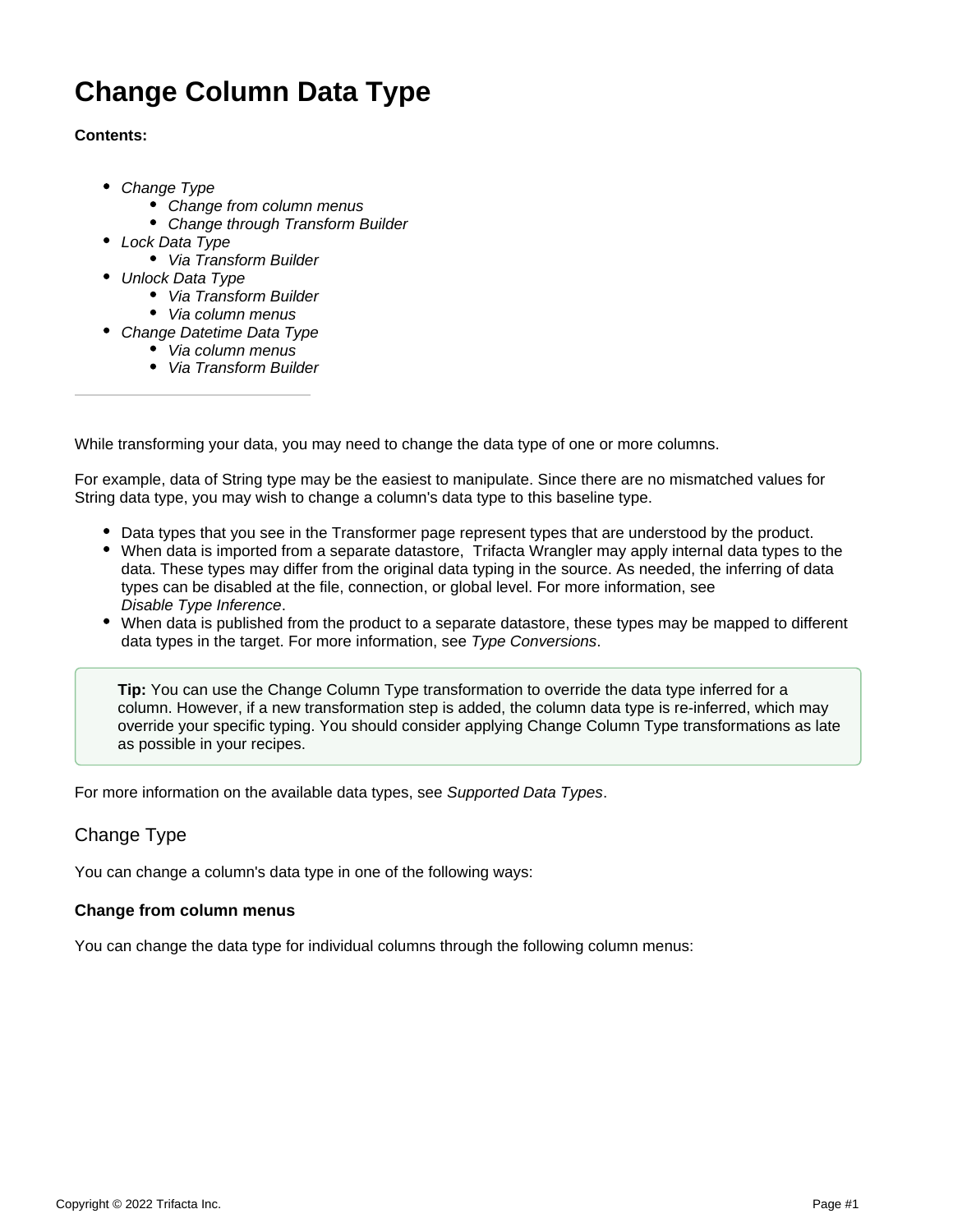1. To the left of the column name, you can click the icon and select a new data type from the list.



**Figure: Column Data Type Menu**

2. To the right of the column name, you can click the caret to open the column menu. Select **Change Type** an d make a selection from the sub-menu.

**Tip:** Both of the above methods become individual steps in your recipe.

# <span id="page-1-0"></span>**Change through Transform Builder**

You can change data type for a single column or multiple columns through the Transform Builder. You can use a transformation like the following, which changes the columns LastName, FirstName, and Address to String data type.

| <b>Transformation Name</b> | Change column type |
|----------------------------|--------------------|
| Parameter: Column 1        | LastName           |
| Parameter: Column 2        | FirstName          |
| Parameter: Column 3        | Address            |
| <b>Parameter: New Type</b> | String             |

**NOTE**: You can lock the data type for columns to prevent it from being updated when the data is transformed in subsequent steps.

**NOTE:** When specifying a data type by name, you must use the internal value for the data type. The value in the column menu is the display name for the type.

<span id="page-1-1"></span>For more information, see [Valid Data Type Strings](https://docs.trifacta.com/display/SS/Valid+Data+Type+Strings).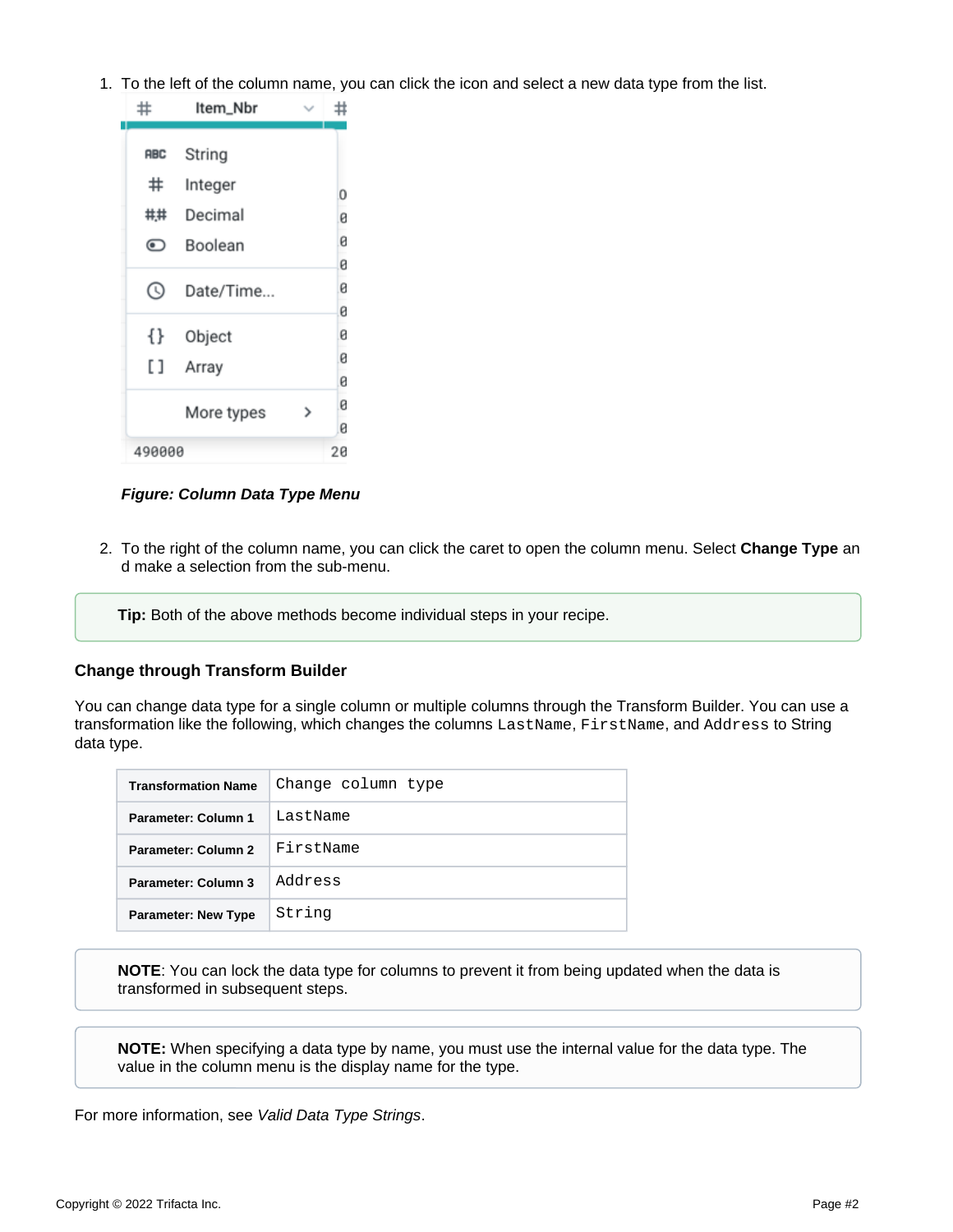# Lock Data Type

You can lock a column's data type through the Transform Builder. When a column's data type is locked, the data type is no longer automatically checked and updated by the Trifacta application.

**Tip:** If you do not wish to have the data types modified, you can add a transformation to lock all of them in a single step. Details are below.

## <span id="page-2-0"></span>**Via Transform Builder**

- 1. In the Search panel, enter lock column type.
- 2. From the **Columns** drop-down, select any one of the following options:
	- a. **Multiple**: Select one or more columns from the drop-down list.
	- b. **Range**: Specify a start column and ending column. All columns inclusive are selected.
	- c. **All**: Select all columns in the dataset.

**NOTE**: This option locks all the column's data type.

d. **Advanced**: Specify the columns using a comma-separated list. You can combine multiple and range options under Advanced. Example:

c1,c3,c5~c8

- 3. Specify the other parameters.
- 4. To add the step to your recipe, click **Add**.

#### **Example - lock a column's data type**

This transformation locks the column data type:

| <b>Transformation Name</b> | lock column to current type |
|----------------------------|-----------------------------|
| <b>Parameter: Columns</b>  | Multiple                    |
| Parameter: Column 1        | Store_Nbr, Whse Name        |

#### **Example - lock the data types for all columns**

This transformation locks the data types for all columns:

**Tip:** Many transformations support the Advanced option for column selection. You can specify column ranges, including all columns using the asterisk (\*) wildcard. See the following.

| <b>Transformation Name</b> | lock column to current type |
|----------------------------|-----------------------------|
| <b>Parameter: Columns</b>  | Advanced                    |
| Parameter: Column 1        | $\ast$                      |

# <span id="page-2-1"></span>Unlock Data Type

You can unlock a column's data type by following any one of these methods: